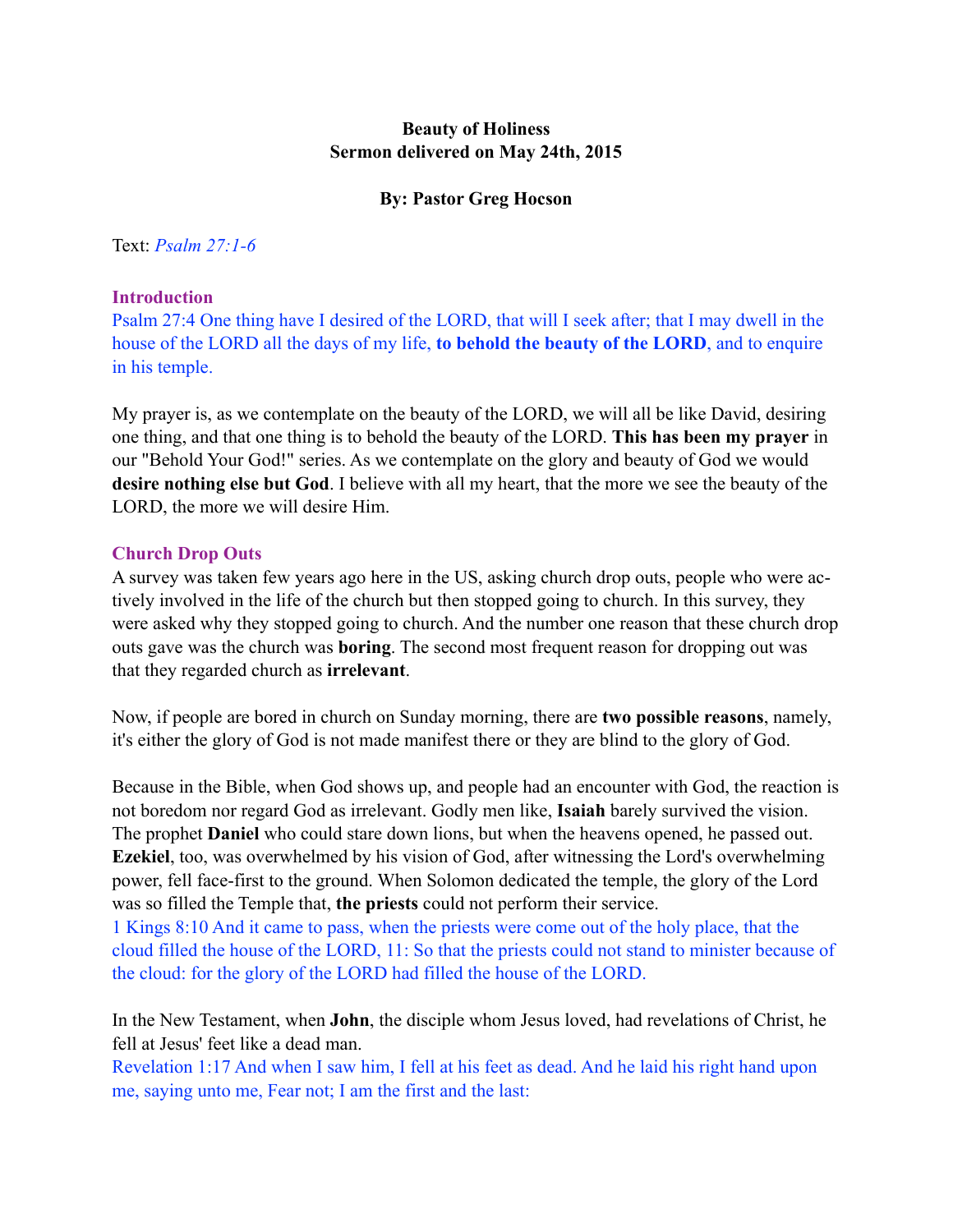The reaction to the glory and beauty of God is not boredom. Those who are not moved by the glory of God, ionly shows that they are spiritually dead.

## **Preachers Must Wake Up!**

Now I recognize that not all the blame go to the church dropouts. Some of the blame must also go to the leaders. It could be, that the reason why many are bored and think church is irrelevant, is because preachers are not setting forth the glory and the beauty of our LORD.

I have asked you before, I will ask you again, please pray that whenever I preached, I will lead you into the presence of God. That as I preach, **God would graciously and powerfully manifest Himself in this place**. I want us to go home after the preaching service, that **our hearts will be so stirred** that we would say with David ...

Psalm 63:1 O God, thou art my God; early will I seek thee: my soul thirsteth for thee, my flesh longeth for thee in a dry and thirsty land, where no water is; 2: To see thy power and thy glory, so as I have seen thee in the sanctuary.

That's what we want, a hungering and thirsting for God and His power and glory.

Psalm 42:1 As the hart panteth after the water brooks, so panteth my soul after thee, O God. 2: My soul thirsteth for God, for the living God: when shall I come and appear before God? A thirst and a hunger that only God could satisfy. O, to have this kind of desire, **this is a sure evidence that God is working a mighty work of grace in the heart.** That we will not only have a desire for religiosity, form, rituals, ordinances, programs and activities, but "for God, for the living God."

#### **What is the beauty of the Lord?**

Scripture speaks much of the beauty of God.

When Christ came to earth, sinners were attracted to Him not because of His physical stature or appearance. In fact, we read in ...

Isaiah 53:1 Who hath believed our report? and to whom is the arm of the LORD revealed? 2: For he shall grow up before him as a tender plant, and as a root out of a dry ground: **he hath no form nor comeliness**; and when we shall see him, **there is no beauty that we should desire him**. He had no beauty or majesty to attract us to Him, nothing in His appearance that we should desire Him. There was nothing beautiful or majestic about His appearance, nothing to attract us to Him.

As someone has said, *"This doesn't mean that Jesus was ugly, but it does mean that He did not have the "advantage" of extraordinary good looks."* 

Most likely, He looked like just an average Jewish man.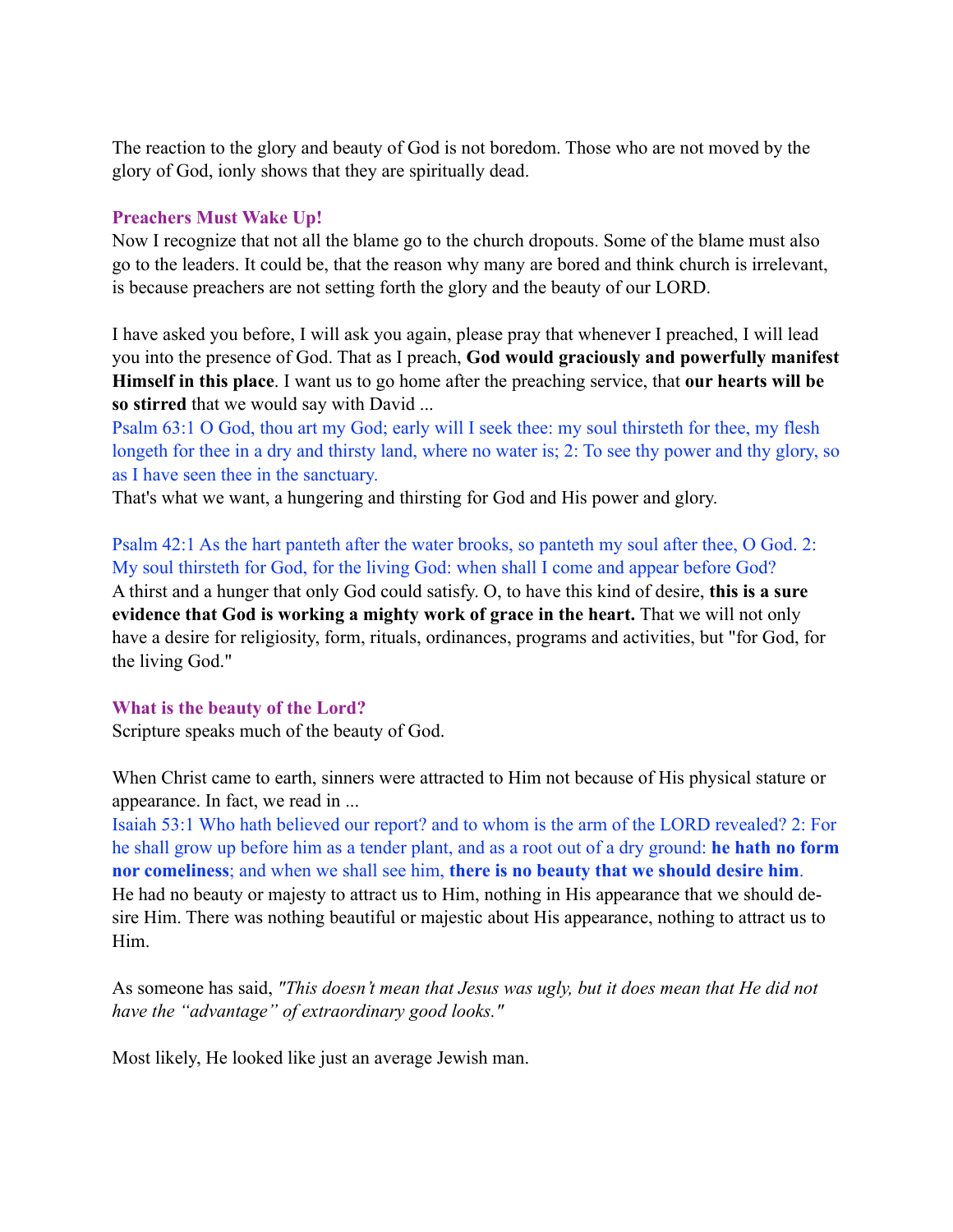What then is the beauty of the Lord?

# **Holiness is His Beauty**

The beauty of the Lord is not in His physical appearance but in His holiness. The beauty of the Lord is His holy character. The beauty of the Lord lies in God possessing everything in His character that is desirable.

Holiness is His beauty. Holiness is His glory. Holiness, glory, and beauty are inseparable. That is why you will read in ...

Isaiah 6:3 And one cried unto another, and said, Holy, holy, holy, is the LORD of hosts: the whole earth is full of his glory.

Love is beautiful; mercy is beautiful; truth is beautiful. But, over and above, there is a beauty in holiness. So when you hear us preachers say "God is loving, but He is also holy"' please don't misunderstand us. We are not saying that holiness is a negative thing. We are not saying that because God is holy, He is no longer loving.

2 Chronicles 20:21 And when he had consulted with the people, he appointed singers unto the LORD, and that should **praise the beauty of holiness**, as they went out before the army, and to say, Praise the LORD; for his mercy endureth for ever. There is beauty in holiness.

Listen to what Jonathan Edwards said about holiness ...

*Holiness is a most beautiful, lovely thing. Men are apt to drink in strange notions of holiness from their childhood, as if it were a melancholy, morose, sour, and unpleasant thing; but there is nothing in it but what is sweet and ravishingly (attractively) lovely. 'Tis the highest beauty and amiableness, vastly above all other beauties; 'tis a divine beauty. -* 

As we have learned last Sunday, holiness means "to be set apart", "to be separate". God is different, distinct, none like Him. The problem is not with God, the problem is with us.

*"God's holiness and His nature are not two things, they are but one. God's holiness is His nature, and God's nature is His holiness. Holiness in angels and saints is but a quality, but in God it is His essence."* Thomas Brooks

*"Power is God's hand or arm, omniscience is his eye, mercy his bowels, eternity his duration, but holiness is his beauty."* Stephen Charnock

# **The Ugliness of Sin**

Holiness is the direct opposite of sin. Holiness is beautiful. Sin is ugly. Sin is repulsive. Sin is hideous. Sin is extremely unpleasant to the infinitely pure and righteous God. Sin is so repellant that God chose, the most horrible of all diseases - **leprosy**, to picture it. Throughout the Scriptures, God used leprosy as a picture of sin.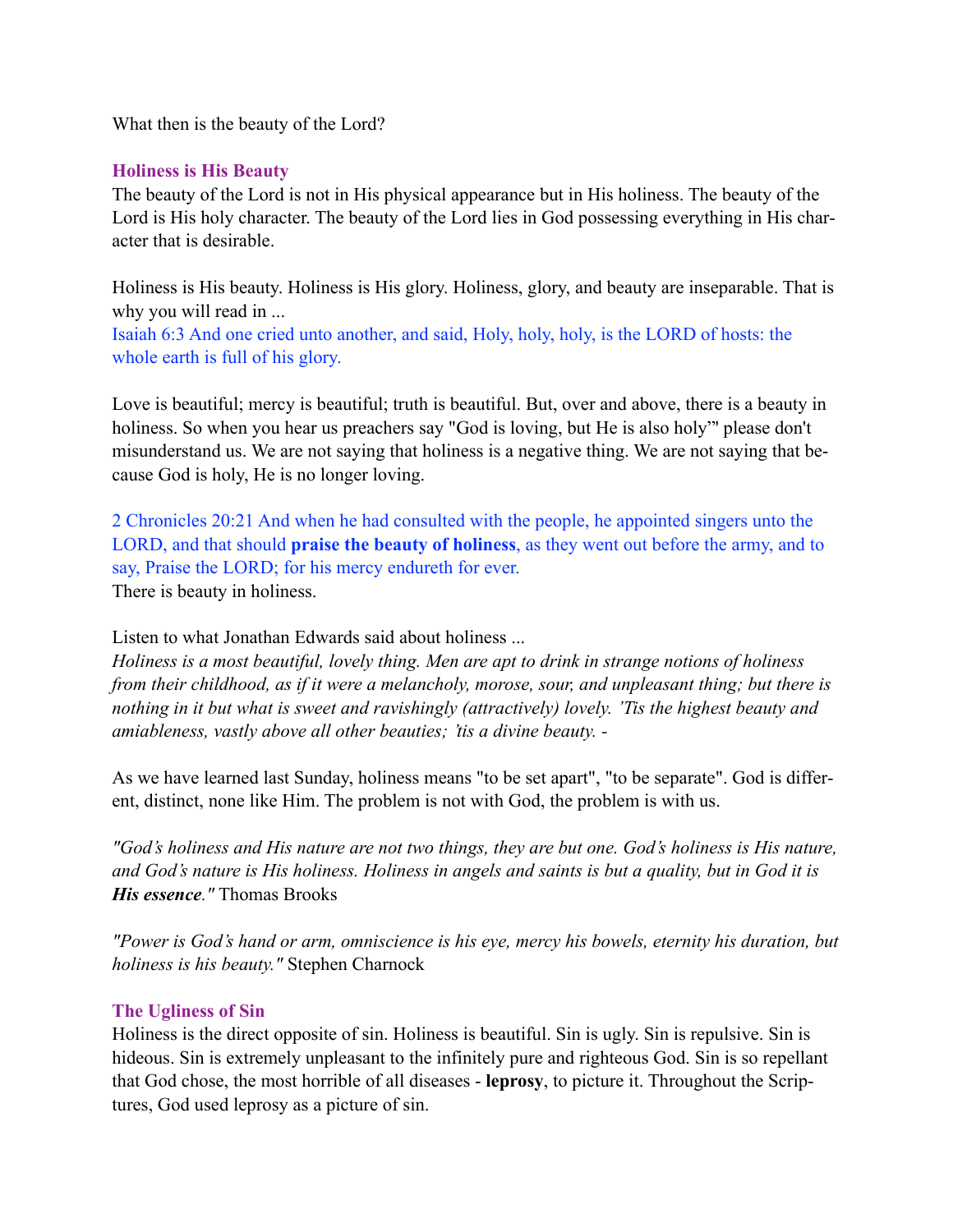In the book of Isaiah, the Prophet Isaiah, by divine inspiration, to depict the condition of rebellious Israel, used the following words ...

Isaiah 1:6 From the sole of the foot even unto the head there is no soundness in it; but wounds, and bruises, and putrifying sores: they have not been closed, neither bound up, neither mollified with ointment.

Sin is a leprosy. Sin is a deformity. Sin is unclean. Sin defiles. Sin multiplies. Sin traps. Sin harms. Sin is an epidemic. Sin is devastating. Sin separates. Sin kills. There is no such thing as a small sin. Sin will always cause problems. Sin will never solve a problem without creating a worse one.

*Sin will always take you where you don't want to go and cost you something you don't want to pay.* - J. Vernon McGee

There is no beauty, glory, nor honor when we engaged sin. Sin is saying that God is not enough, that there is much more satisfying than God and obedience to God.

#### **What makes you and me ugly is our sin**

Unholiness, unholy ways, unholy words, unholy attitudes, unholy thoughts, unholy reactions, it leaves us looking ugly.

Isaiah 64:6 But **we are all as an unclean thing**, and all our righteousnesses are as **filthy rags**; and we all do fade as a leaf; and our iniquities, like the wind, have taken us away. But if you will notice this verse is saying is, not only is our sin ugly, we are ugly.

Beauty, however, is not something in ones outward appearance. **There are beautiful men and women who are absolutely ugly** because their lives are **controlled by sin**. Hollywood is full of them. Hollywood is full of men and women who are outwardly attractive but are ugly because of their lifestyle of sin.

But there are many of God's people who would never win a beauty contest who have true beauty. In God's eyes, they are beautiful. And what makes them beautiful? They are beautiful because God's holiness is upon them. They are beautiful, because the beauty of the Lord upon them. The beauty of the Lord is to be reflected in our lives. The beauty of God upon us, is His holiness in us. That's what makes us beautiful.

#### **Where is the ugliness of sin and the beauty of the Lord seen?**

#### **1. At the cross we see the ugliness of sin**

What sin has done to our Lord ...

Matthew 27:46 And about the ninth hour Jesus cried with a loud voice, saying, Eli, Eli, lama sabachthani? that is to say, My God, my God, why hast thou forsaken me?

The first and only separation between God the Father and the Lord Jesus from all eternity past took place when our sin were placed on Jesus. He suffered death and separation from God the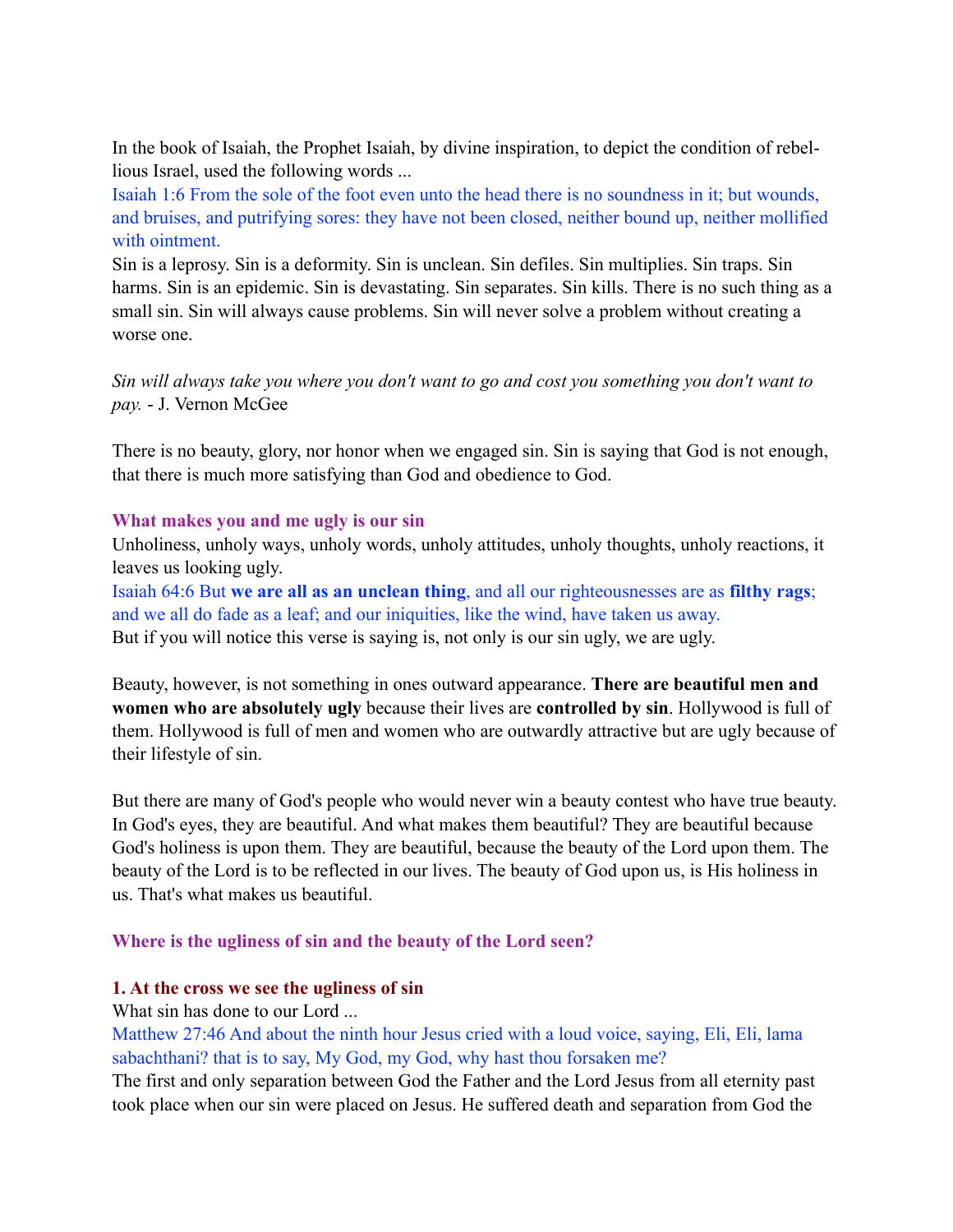Father on our behalf. The separation happened because God could not look upon our evil when it was placed on Jesus on the cross.

Isaiah 52:14 As many were astonied (horrified) at thee; his visage (face, appearance) was so marred (disfigured) more than any man, and his form more than the sons of men: Those that saw Him on the cross were horrified. His face, His appearance was so disfigured that He no longer looked like a man.

Another horrible thing about sin is that it separates us from God.

Isaiah 59:1 Behold, the LORD's hand is not shortened, that it cannot save; neither his ear heavy, that it cannot hear: 2: But your iniquities have separated between you and your God, and your sins have hid his face from you, that he will not hear.

# **2. At the cross we see the beauty of the Lord**

Luke 23:34 Then said Jesus, **Father, forgive them**; for they know not what they do. And they parted his raiment, and cast lots.

We see the beauty of our Lord in His holy reaction and response to His enemies. Forgiveness is not only liberating but it is also beautiful.

Isaiah 1:18 Come now, and let us reason together, saith the LORD: though your sins be as scarlet, they shall be as white as snow; though they be red like crimson, they shall be as wool. Though sin had done a number on us, our LORD still, invites us to Himself.

# **Closing Thoughts**

# 1. **The beauty of holiness is satisfying** .

Man is more than a material being, and therefore it requires something else than material things. No matter how beautiful your brand new car is, or your house is, it will not completely satisfy. It will not meet our needs. It is the things of God, the things of the Spirit, which alone can truly satisfy.

1 Timothy 6:6 But godliness with contentment is great gain.

The closer we walk with God, and the more we reflect His holiness, the more we enjoy real contentment and rest.

Psalm 17:15 As for me, I will behold thy face in righteousness: I shall be satisfied, when I awake, with thy likeness.

# **2. Worship the LORD in the beauty of holiness**

1 Chronicles 16:29 Give unto the LORD the glory due unto his name: bring an offering, and come before him: **worship the LORD in the beauty of holiness**.

This is repeated twice in the Psalms...